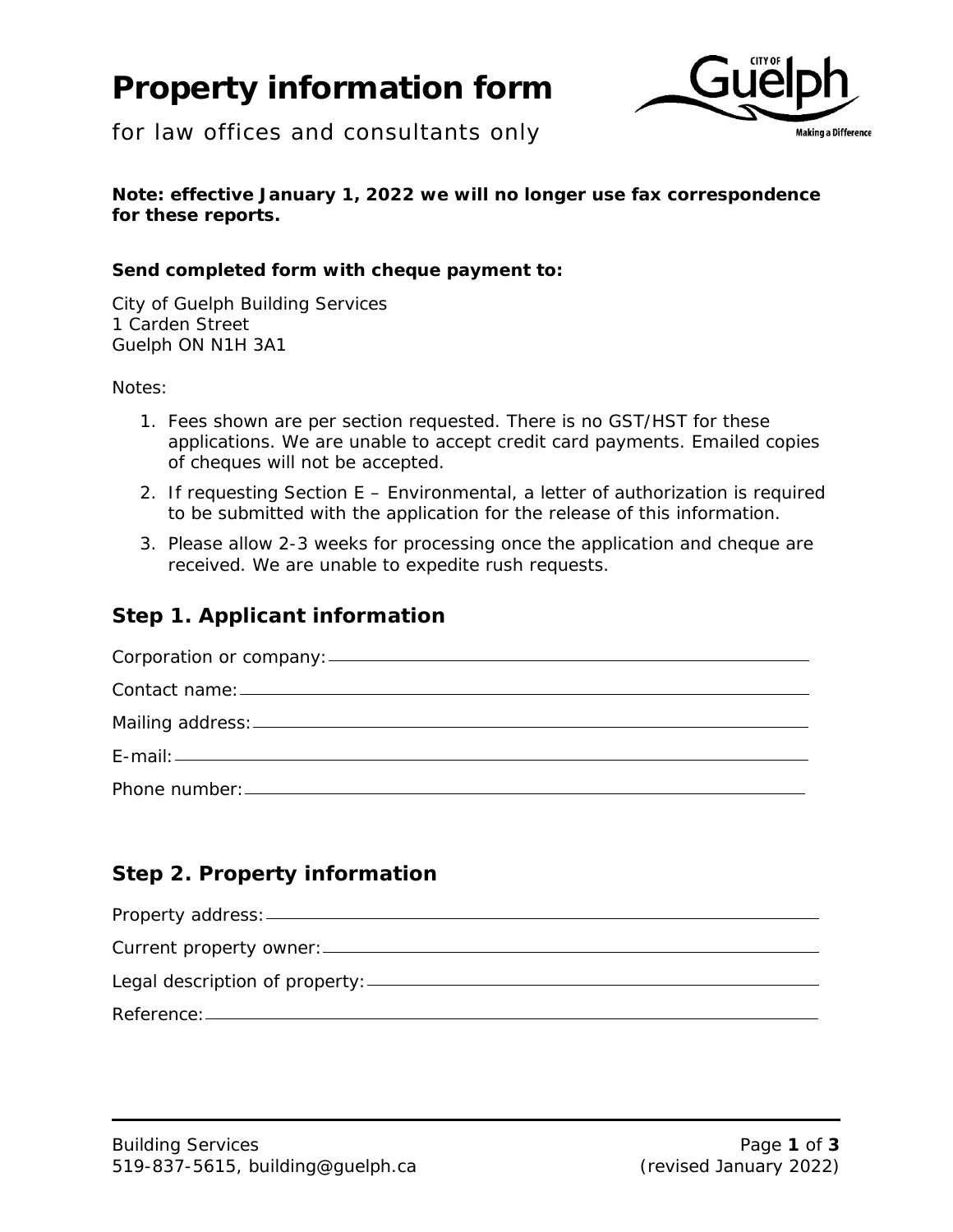## **Step 3. Records requested – select all that apply**

#### **A.** ☐ **Zoning information report \$55.00**

 $\Box$  a survey was submitted with this request

 $\Box$  a survey was not submitted with this request

Zoning information report contains: zoning designation, uses permitted under zoning by-law, zoning comments related to submitted survey plan, official plan designation, committee of adjustment decisions applicable to property, zoning bylaw active complaints, confirmation of site plans (section 41 of the Planning Act).

#### **B.** ☐ **General inquiry report \$55.00**

General inquiry report contains: outstanding local improvement charges and outstanding City invoices (Finance); advises if a grading certificate is required prior to release from the subdivision agreement (Engineering); advises if a grading certificate has been received for this lot/block (Engineering).

#### **C.** ☐ **Building information report \$55.00**

Building information report indicates if violations or outstanding items exist under the following by-laws: Guelph Building By-Law, Ontario Building Code, Property Standards By-Law, Sign By-Law, Termite Control By-Law, Swimming Pool By-Law, Yard Maintenance By-Law, Backflow Prevention By-Law, Standing Water By-Law.

Select all items in the following list that exist on the property:

- $\Box$  exterior hot tub
- $\Box$  accessory apartment
- $\Box$  swimming pool
- ☐ other (specify):

#### **D.** ☐ **Zoning - use of property letter \$115.00**

Describe the use for which an opinion is being requested and indicate if the use is existing or proposed.

#### **For legal non-conforming status, provide supporting documentation with this form.**

Description of existing use:

Description of proposed use: